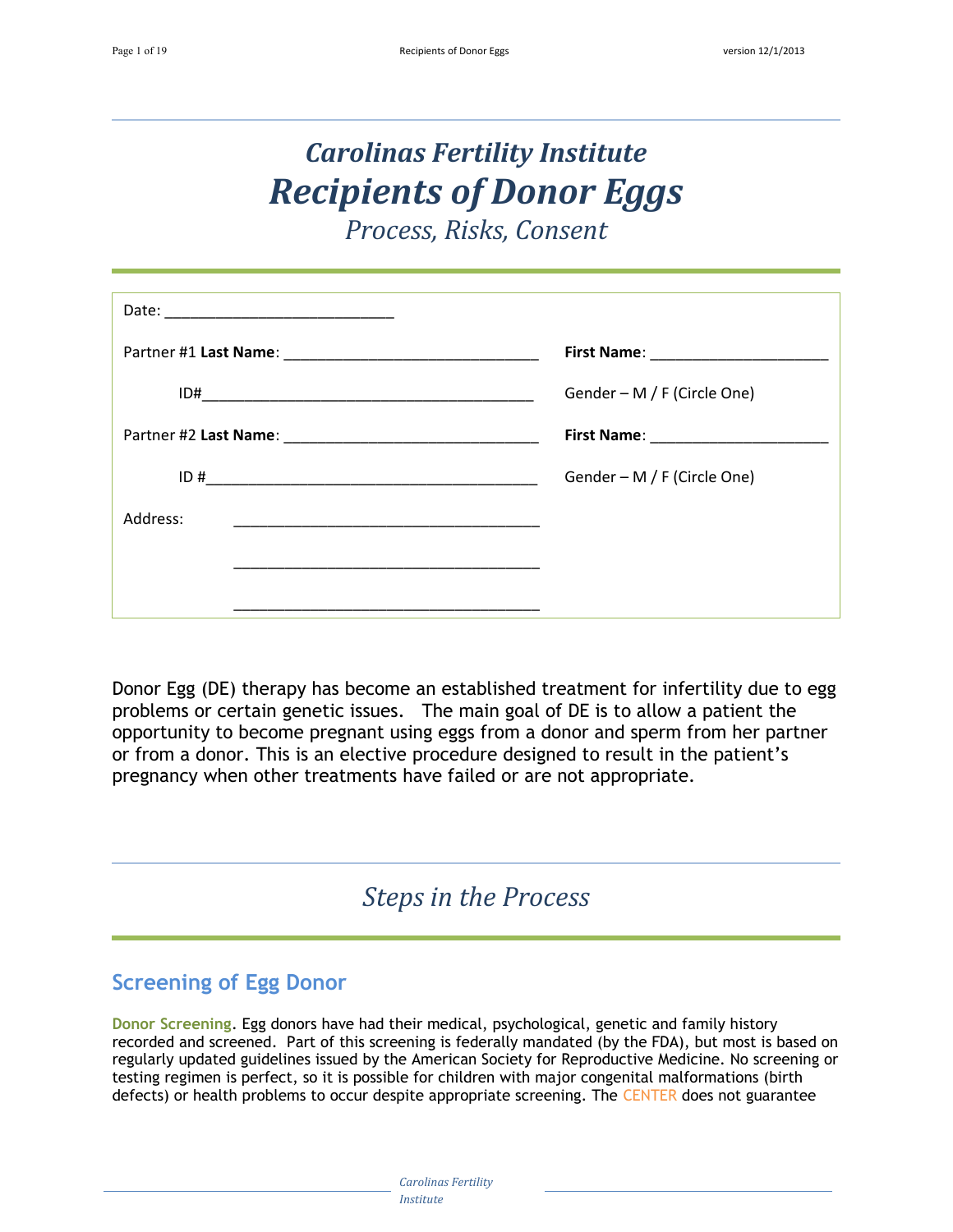any characteristics of a child resulting from the egg donation process, including, but not limited to, gender, blood type, eye color, hair color, height or intellectual ability.

**Infectious Disease Testing Of The Egg Donor**. The donor must have federally mandated infectious disease testing within 30 days of the egg retrieval. Unless these test results are available prior to the embryo transfer, the embryo transfer cannot take place and all of the eggs or embryos must be frozen for use and/or transfer at a time when the results are available. If the anonymous donor tests positive for any of the infectious diseases as mandated by federal law, the donor is considered ineligible and the eggs or embryos must be disposed of according to American Society for Reproductive Medicine (ASRM) Ethical Guidelines. These requirements should be considered carefully when determining how many eggs to add sperm to and what should be done with extra eggs as described above.

All donors are screened and/or tested for infectious diseases including HIV (the virus responsible for AIDS), syphilis, and hepatitis (types B and C) as mandated by federal law. Even with this screening, it is possible that an infectious disease could be transmitted to a child conceived with the donated eggs or to the woman who will carry the pregnancy.

## **Matching and Synchronization to Donor**

A suitable egg donor will need to be identified first. Depending on availability, in some cases the donor will be able to provide fresh eggs. In other cases her eggs will already be stored in an Egg Bank. All donors must pass screening before any of their eggs can be used.

Once you have selected the donor, a schedule can be developed for the embryo transfer. If the donor eggs are already in an Egg Bank, the transfer can often occur within a few weeks. If the donor needs to undergo ovarian stimulation to produce the eggs, additional time will be needed, and synchronization of the donor's cycle and the recipient's cycle is usually necessary.

## **Ovarian Stimulation of Donor to Obtain Eggs**

- **Injections of the natural hormones FSH and/or LH (gonadotropins) are used to cause a group of eggs to develop to maturity in the donor.**
- **Additional medications are used to prevent premature ovulation.**
- **An overly vigorous ovarian response can occur, or conversely an inadequate response.**

Medications are used to stimulate the ovary in hopes of inducing the simultaneous growth of several oocytes (eggs) over the span of 8 or more days. Monitoring of the donor's ovarian response by ultrasound is important. A typical pattern of office visits is shown below:



This process does not cause the donor to run out of eggs sooner in the future. The eggs that are induced to grow by these medications were already "linked" to this cycle and would have died anyway had they not been induced to grow.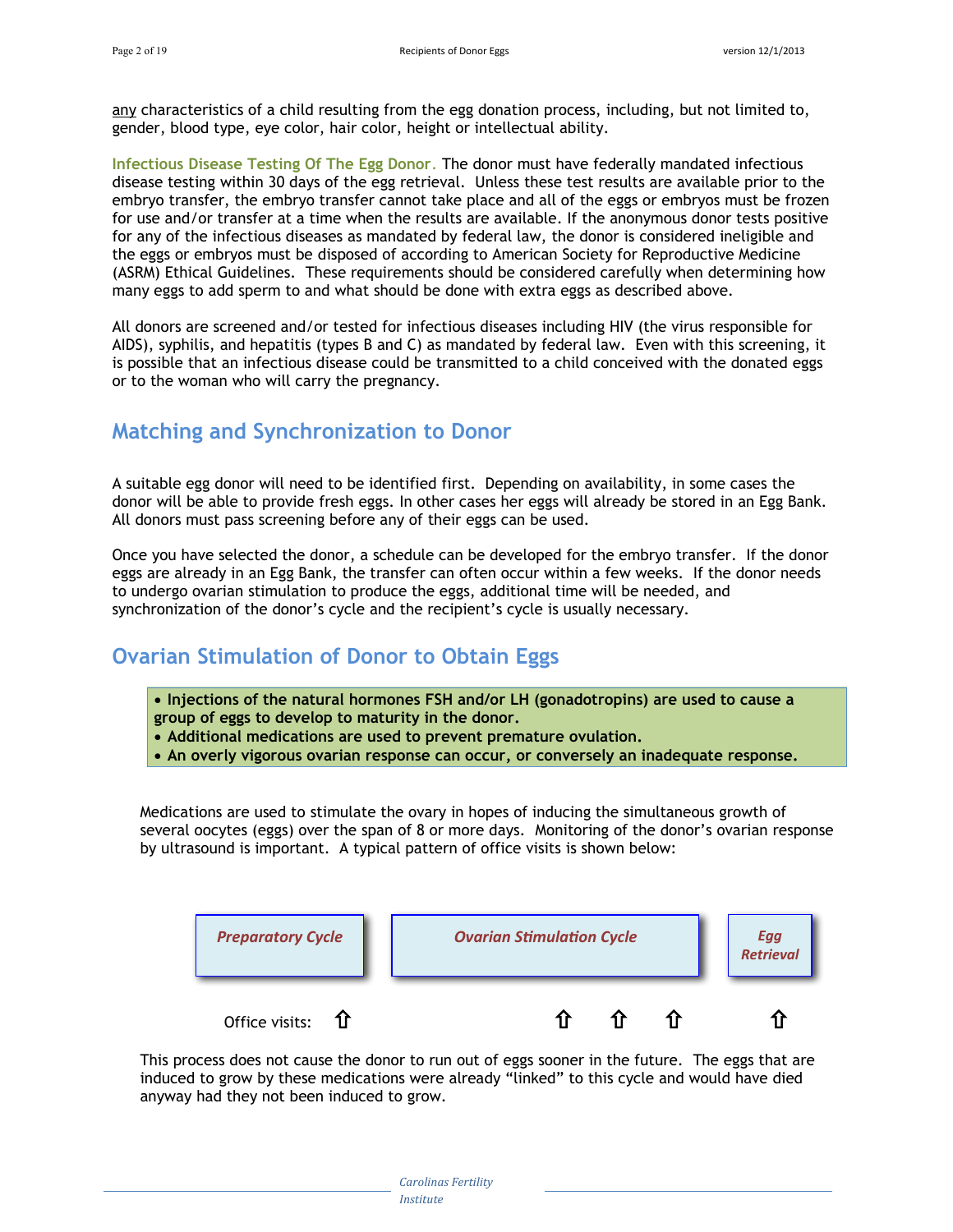### **Egg Retrieval from a Donor**

- **Eggs are removed from the ovary with a needle under ultrasound guidance.**
- **Anesthesia is provided to make this comfortable.**
- **Injury and infection are rare.**



A transvaginal ultrasound probe is used to visualize the ovaries and the egg-containing follicles within the ovaries. A long needle is guided into each follicle and the contents aspirated. The aspirated material includes the egg. For the egg donor, the retrieval is the last step.

## **In vitro fertilization and embryo culture**

- **Sperm and eggs are placed together in specialized conditions (culture media, controlled temperature, humidity and light) in hopes of fertilization.**
- **Culture medium is designed to permit normal fertilization and early embryo development, but the content of the medium is not standardized.**
- **Embryo development in the lab helps distinguish embryos with more potential from those with less or none.**

After eggs are retrieved, they are transferred to the embryology laboratory where they are kept in conditions that support their needs and growth. The eggs are placed in small dishes or tubes containing "culture medium," which is special fluid developed to support development of the embryos made to resemble that found in the fallopian tube or uterus. The dishes containing the embryos are then placed into incubators, which control the temperature and atmospheric gasses the eggs experience.

A few hours after eggs are retrieved, sperm are placed in the culture medium with the eggs, or individual sperm are injected into each mature egg in a technique called Intracytoplasmic Sperm Injection (ICSI) (see below). The eggs are then returned to the incubator, where they remain to develop. Periodically over the next few days, the dishes are inspected so the development of the embryos can be assessed.

The following day, after eggs have been inseminated or injected with a single sperm (ICSI), they are examined for signs that the process of fertilization is underway. At this stage, normal development is evident by the still single cell having 2 nuclei; this stage is called a zygote or a 2PN embryo. Two days after insemination or ICSI, normal embryos have divided into about 4 cells. Three days after insemination or ICSI, normally developing embryos contain about 8 cells. Five days after insemination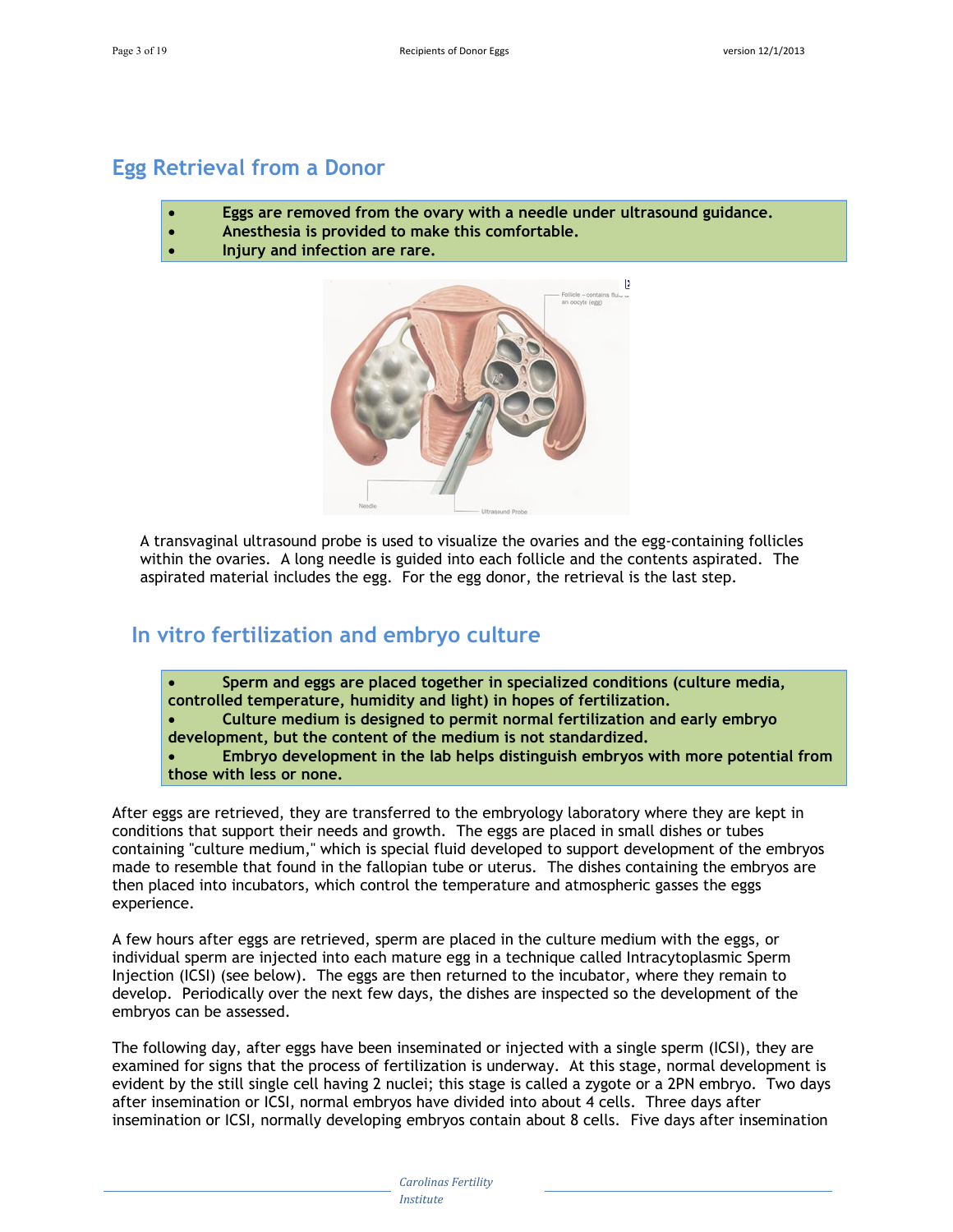or ICSI, normally developing embryos have developed to the blastocyst stage, which is typified by an embryo that now has 80 or more cells, an inner fluid-filled cavity, and a small cluster of cells called the inner cell mass.

Certain decisions regarding this phase will need to be made beforehand, including:

- The manner of fertilization
	- $\circ$  ICSI involves the direct injection of a single sperm into the interior of an egg using an extremely thin glass needle. ICSI allows couples with male factor infertility to achieve fertilization and live birth rates close to those achieved with in vitro fertilization (IVF) using conventional methods of fertilization in men with normal sperm counts. ICSI may also be used to maximize the rate of fertilization of previously cryopreserved (frozen) eggs or eggs that are shared with other recipients.
- The number of eggs to inseminate
	- $\circ$  If many mature eggs are available, you might choose to inseminate only some of them, and freeze the rest as eggs.
- What to do with extra eggs and/or embryos
	- $\circ$  Freezing (or "cryopreservation") of embryos is a common procedure. Since multiple eggs (oocytes) are often produced during ovarian stimulation, on occasion there are more embryos available than are considered appropriate for transfer to the uterus. These embryos, if viable, can be frozen for future use. This saves the expense and inconvenience of stimulation to obtain additional eggs in the future.

## **Embryo Transfer into Recipient or Carrier**

- **After a few days of development, the best appearing embryos are selected for transfer.**
- **The number chosen influences the pregnancy rate and the multiple pregnancy rate.**
- **Embryos are placed in the uterine cavity with a thin tube.**
- **Excess embryos of sufficient quality that are not transferred can be frozen.**

After a few days of development, one or more embryos are selected for transfer to the uterine cavity. Embryos are placed in the uterine cavity with a thin tube (catheter). Ultrasound guidance may be used to help guide the catheter or confirm placement through the cervix and into the uterine cavity. Although the possibility of a complication from the embryo transfer is very rare, risks include infection and loss of, or damage to, the embryos.

The number of embryos transferred influences the pregnancy rate and the multiple pregnancy rate. The age of the woman who provided the eggs, and the appearance of the developing embryo, have the greatest influence on pregnancy outcome and the chance for multiple pregnancy.



**Hormonal support of the uterine lining**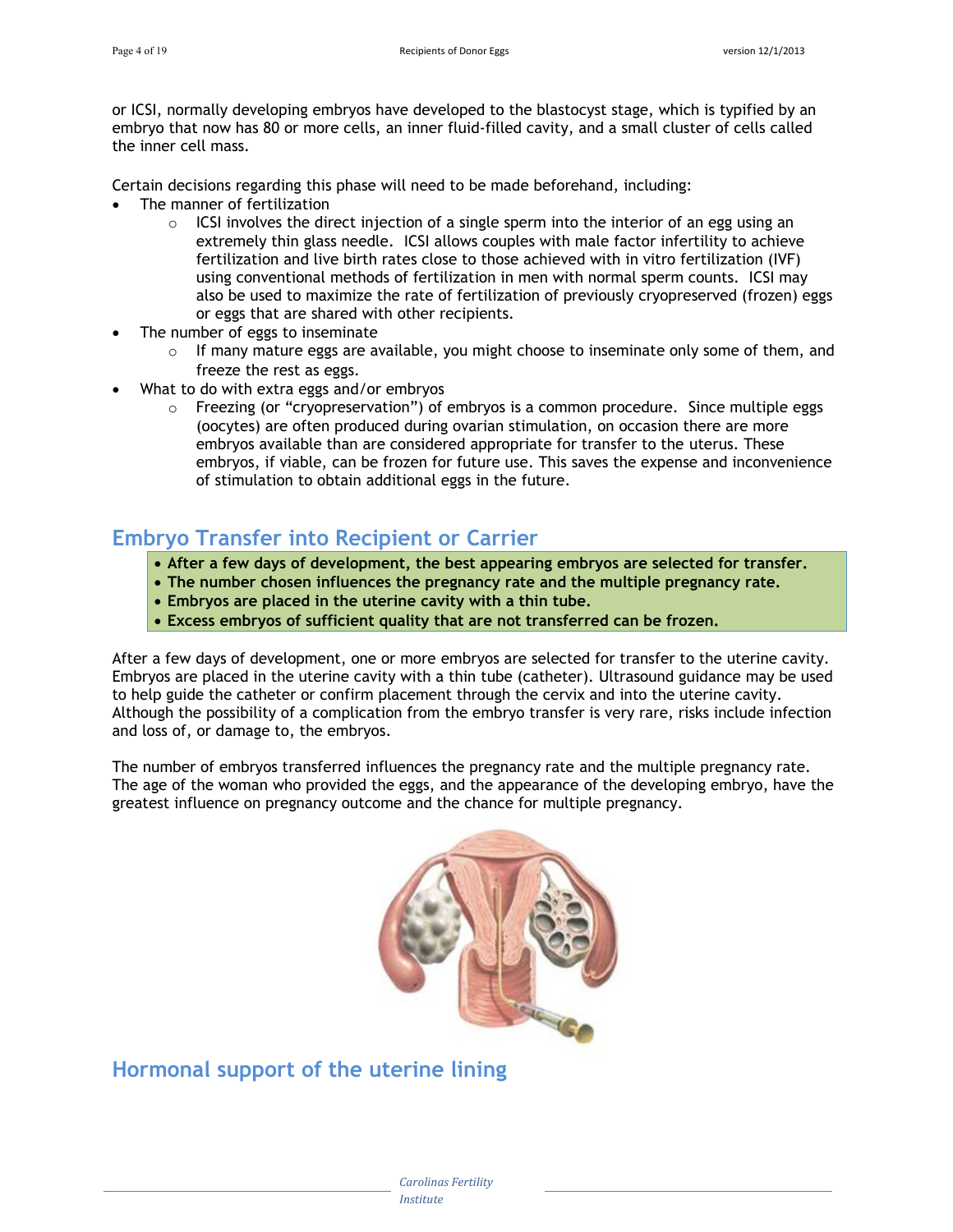**Successful attachment of embryo(s) to the uterine lining depends on adequate hormonal support.** 

 **Progesterone, given by the intramuscular or vaginal route, is routinely given for this purpose.** 

Successful attachment of embryos to the uterine lining (endometrium) depends on adequate hormonal support of the lining. The critical hormones in this support are progesterone and estradiol. Normally, the ovary makes sufficient amounts of both hormones. However, in IVF cycles, this support is not always adequate. Therefore, progesterone is routinely given, and some clinics also prescribe estradiol. Progesterone is given by the intramuscular or vaginal route. Estradiol is given by the oral, vaginal, transdermal or intramuscular route. The duration of this support is from 2 to 10 weeks.

## *Special Issues with the Use of Donor Eggs*

**Donor Identity.** If our donor is anonymous, we pledge that we will never seek her identity, except as allowed below or if a court orders otherwise. We (I) also understand that the CENTER will protect our (my) identity and will not reveal it to the donor except as allowed below, as required by law, or if a court orders otherwise. However, we (I) understand that if a child born from this donation has a medical or psychological need that might be met by the donor, then we may contact the CENTER and ask that our request be relayed to the donor. Such requests may be for a medical need such as a bone marrow transplant, or, once any child or children born from this donation are legal adults, a request may be made by the child or children for the identity of the donor to be revealed. The donor is under no obligation to consent to any request.

Information on all cycles of Assisted Reproductive Technology treatment, along with data identifying recipients and women who undergo ART with their own eggs, is currently collected into a national database under the 1992 Fertility Clinic Success Rate and Certification Act. As part of this process, the Society for Assisted Reproductive Technology plans to begin to collect identifying information on all egg donors. As with recipient cycles and cycles for women using their own eggs, this information may be used to track outcomes. For this purpose, certain donor identifying information such as name, date of birth, and social security number may be reported to a Registry by SART member clinics for data aggregation purposes. ASRM guidelines currently require permanent records be kept for all egg donation cycles. Efforts to collect this information are intended to respect donation confidentiality and not to disclose confidential identifying information to recipients, donors, or offspring. Control of such information in the future may, however, depend on applicable law.

**Parental Rights and Responsibilities.** We (I) understand and accept our (my) responsibilities for the care of any child resulting from the egg donation process, and it is our (my) intent to be the legal parent(s) of any child that results from the egg donation process, with all the rights and responsibilities that come with parenting. Under no conditions will we (I) seek financial aid from the donor or CENTER. We (I) understand that neither the CENTER nor the donor will assume any financial responsibility for the upbringing of any child resulting from the egg donation process under any circumstances except as provided by law. We (I) assume responsibility for all costs associated with the use of donor eggs.

We (I) are/am aware that while there are may be laws in my state governing the legitimacy and legal status of children born following the use of donor eggs or sperm, there are no such laws related to the use of donor embryos or gestational carriers. Furthermore, such laws only protect children that are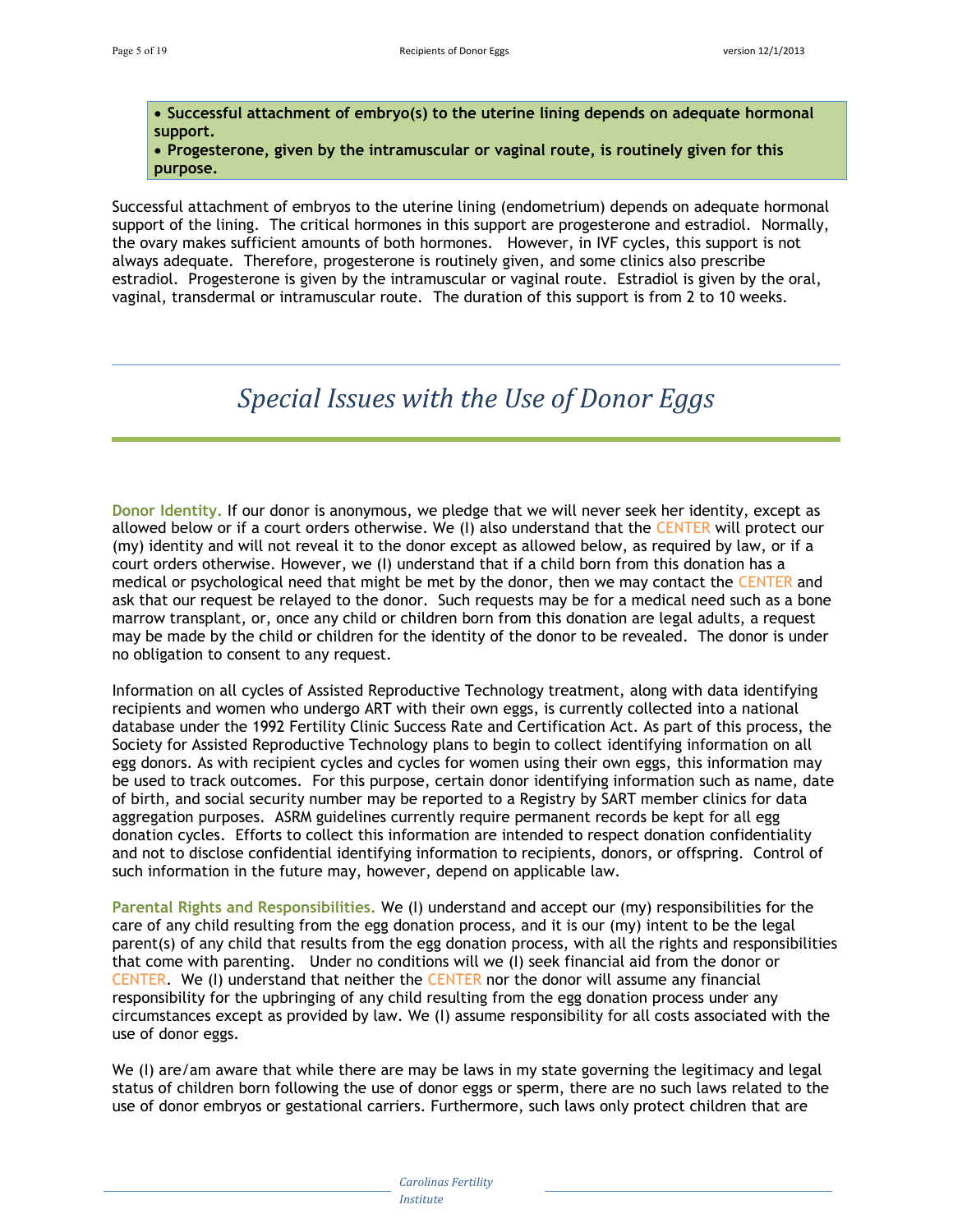actually born in my state. We (I) understand that that the laws governing egg/embryo/sperm donation regarding who the legal parents are vary from state to state. In some cases, the intended parents may obtain a pre-birth Court order establishing their parental rights, and in some states they will need to formally adopt the child (or children). The CENTER does not offer legal advice on these matters and we (I) acknowledge and agree that we (I) must consult an attorney with expertise in family law related to assisted reproductive technologies in the state where the child will be delivered concerning these matters.

**Confidentiality.** We (I) understand and agree that, if we have an identified donor, aspects of our (my) medical care and conditions and that of the donor may be revealed and/or discerned as part of the treatment process.

We (I) understand the confidentiality of medical records, including any photographs, X-rays or recordings, will be maintained in accordance with applicable state and federal laws. We (I) may request our records be released to other physicians. Data from the ART procedure will also be provided to the Centers for Disease Control and Prevention (CDC), and to the Society for Assisted Reproductive Technologies (SART) of the America Society for Reproductive Medicine (ASRM) if my/our clinic is a member of this organization. The 1992 Fertility Clinic Success Rate and Certification Act requires that CDC collect data on all assisted reproductive technology cycles performed in the United States annually and report success rates using these data. Because sensitive information will be collected on you, CDC applied for and received an "assurance of confidentiality" for this project under the provisions of the Public Health Service Act, Section 308(d). This means that any information that CDC has that identifies you will not be disclosed to anyone else without your consent.

## *Limits to the Success of the Process*

There are a number of reasons IVF using donated eggs may be unsuccessful:

- Inadequate egg development in the egg donor may result in cancellation of the cycle prior to egg retrieval. We (I) understand that we (I) are financially responsible for all charges resulting from a cancelled egg donation cycle, including fees for services for the donor, recipient and partner, up to and including the day of cancellation.
- The egg donor may respond too vigorously to the medications and be at risk of ovarian hyperstimulation syndrome (OHSS) and this may necessitate cancellation of the cycle prior to egg retrieval. We (I) understand that we (I) are financially responsible for all charges resulting from a cancelled egg donation cycle, including fees for services for the donor, recipient and partner, up to and including the day of cancellation.
- Ovulation may occur spontaneously before the donor eggs can be retrieved.
- The egg donor may not be able to complete the cycle for medical, personal or logistical reasons and may withdraw from the treatment cycle before the egg retrieval.
- In rare cases, no donor eggs may be retrieved.
- The donor eggs may not be normal.
- A fresh semen sample may not be able to be produced the day of the procedure; a frozen specimen (if previously provided) will then be utilized, however, this may result in fewer eggs being fertilized.
- The frozen sample of sperm or tissue may be unusable or non-viable.
- Fertilization may not occur, or may occur abnormally, e.g. an egg may be fertilized by more than one sperm (polyspermia) and could develop abnormally. Fertilization may not occur or abnormal fertilization may occur, even with the use of intracytoplasmic sperm injection. Such embryos will not be transferred.
- Intracytoplasmic sperm injection may result in damage, destruction or loss of one or more eggs (oocytes) or sperm.
- Cleavage or cell division of fertilized eggs may not occur.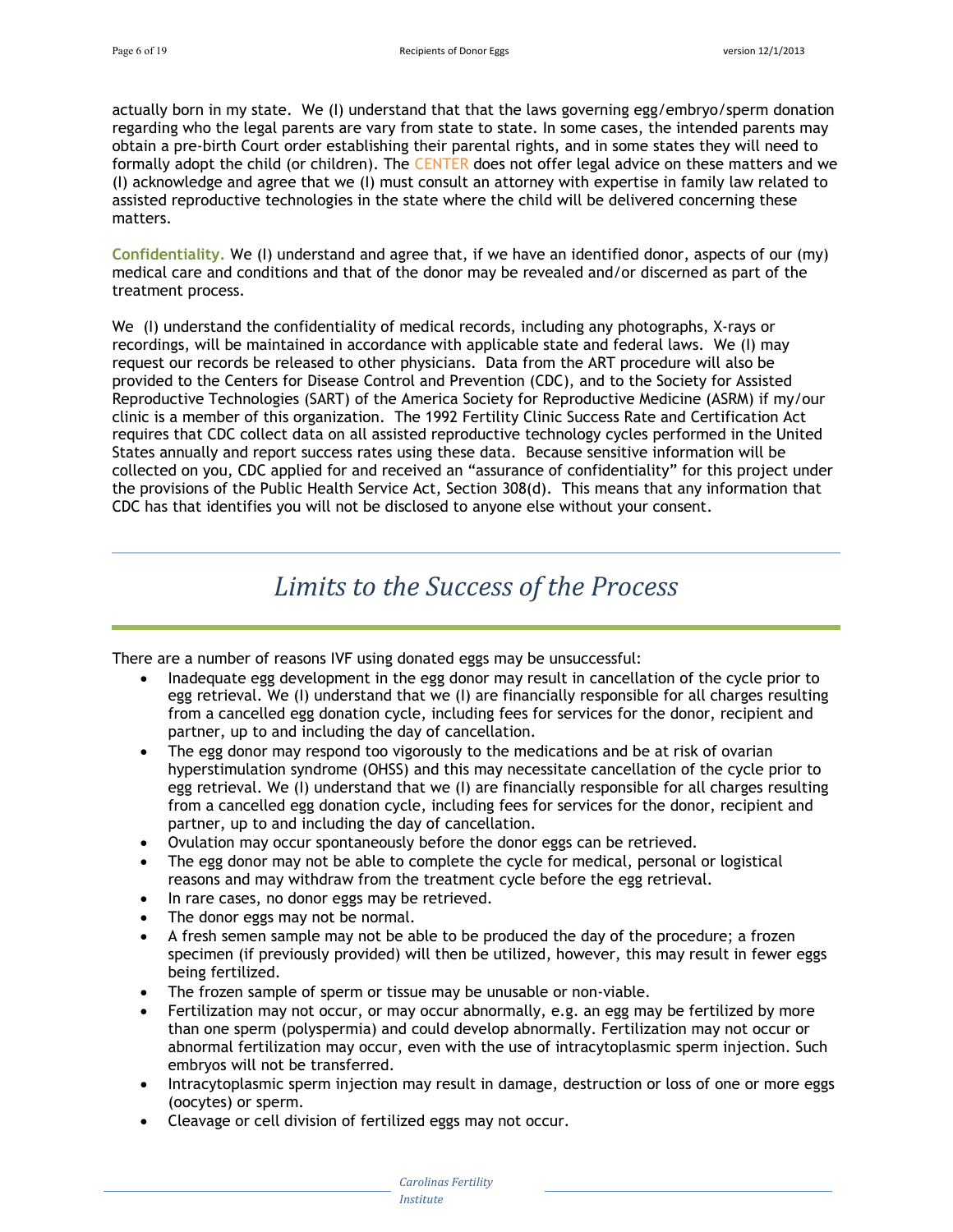- The embryos may not develop normally.
- Selective assisted hatching may lead to damage or loss of one or more embryos.
- The embryo transfer may be difficult or may not be possible.
- An anonymous egg donor's infectious disease testing results (performed within 30 days of the egg retrieval) may be unavailable making it necessary to freeze all the eggs or embryos for use at a later time.
- An anonymous egg donor's infectious disease testing results (performed within 30 days of the egg retrieval) may be positive making it necessary to discard the eggs or embryos. If the eggs or embryos need to be discarded (no embryo transfer takes place), we (I) understand that we (I) are financially responsible for all charges resulting from our egg donation cycle, including fees for the donor, recipient and partner, up to and including the day the eggs or embryos are discarded.
- Implantation of the embryos into the wall of the uterus may not occur, even with the use of selective assisted hatching.

**Laboratory.** An event may occur in the laboratory resulting in loss or damage to some or all of the eggs or embryos. We (I) understand that assisted reproductive technologies involve the use of mechanical and/or electrical equipment. The Center will take reasonable measures to maintain and monitor this equipment. However, despite their best efforts, equipment failure may result in the damage or loss of one or more of our (my) sperm, eggs or embryos. We (I) understand and agree that The Center shall be responsible only for acts of negligence on its part and the part of its employees, contractors, and consultants. The program will account honestly for all gametes and embryos.

**Pregnancy Loss.** Although pregnancy may be successfully established, there is still the possibility of miscarriage, ectopic pregnancy, stillbirth and/or congenital abnormalities (birth defects). Conceptions resulting from IVF/ET) have been associated with a slightly higher risk of birth defects than pregnancies resulting from a natural conception. However, it is still unclear whether the risk is related to patients, medications, or laboratory procedures. It is possible that infertile couples differ from the general population, and it is not the technology that leads to the higher risk.

*Risks*

## **Risks to Egg Donor**

#### *Transvaginal Oocyte Maory*

Oocyte retrieval is the removal of eggs from the ovary. A transvaginal ultrasound probe is used to visualize the ovaries and the egg-containing follicles within the ovaries. A long needle, which can be seen on ultrasound, can be guided into each follicle and the contents aspirated. The aspirated material includes follicular fluid, oocytes (eggs) and granulosa (egg-supporting) cells. Rarely, the ovaries are not accessible by the transvaginal route and laparoscopy or trans-abdominal retrieval is necessary. *Infection:* Bacteria normally present in the vagina may be inadvertently transferred into the abdominal cavity by the needle. These bacteria may cause an infection of the uterus, fallopian tubes, ovaries or other intra-abdominal organs. The estimated incidence of infection after egg retrieval is less than 0.5%. Treatment of infections could require the use of oral or intravenous antibiotics. Severe infections occasionally require surgery to remove infected tissue. Infections can have a negative impact on future fertility. *Bleeding:* The needle passes through the vaginal wall and into the ovary to obtain the eggs. Both of these structures contain blood vessels. In addition, there are other blood vessels nearby. Small amounts of blood loss are common during egg retrievals. The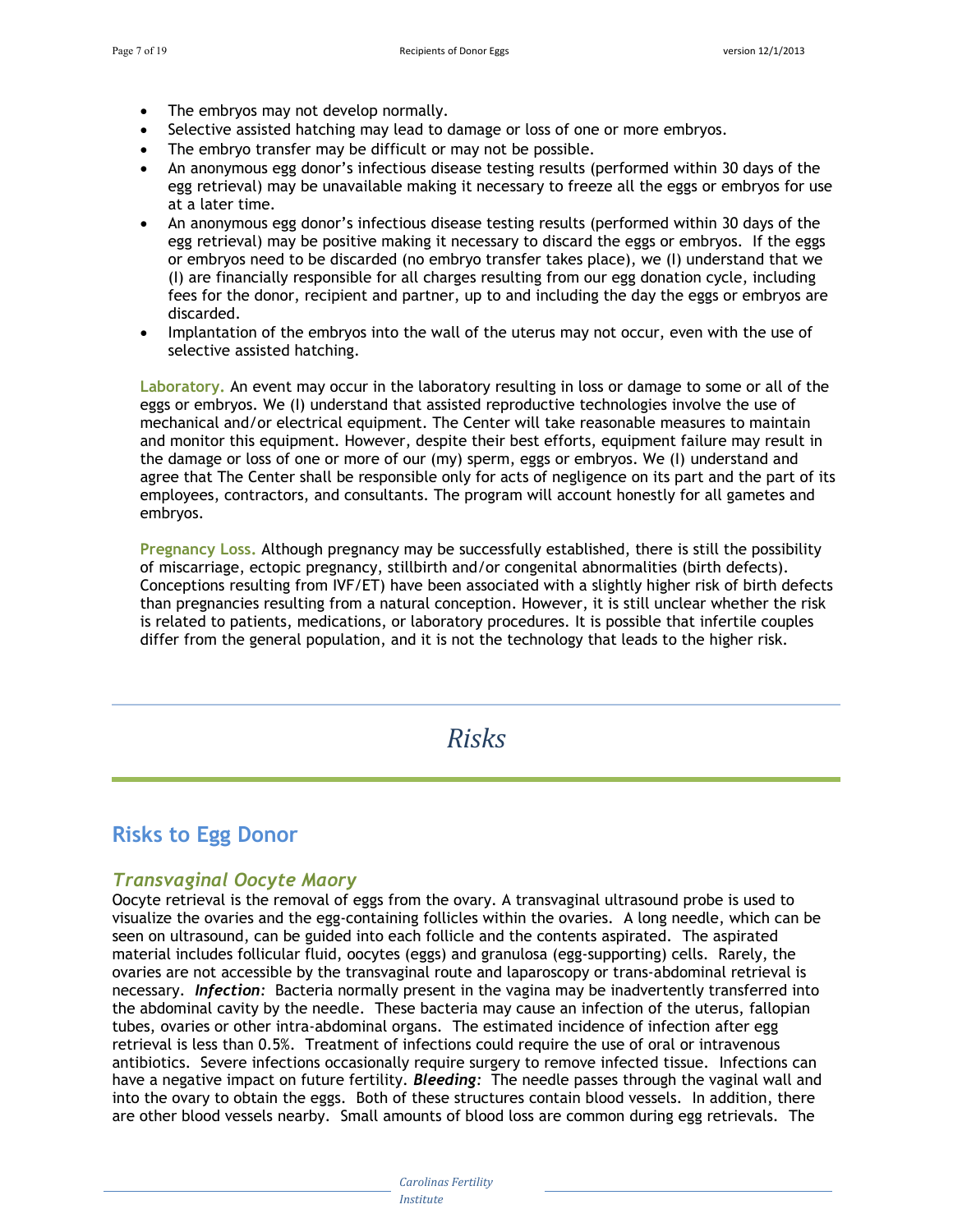incidence of major bleeding problems has been estimated to be less than 0.1%. Major bleeding may require surgical repair and possibly loss of the ovary. The need for blood transfusion is rare. (Although very rare, review of the world experience with IVF indicates that unrecognized bleeding has led to death.) *Trauma:* Despite the use of ultrasound guidance, it is possible to damage other intraabdominal organs during the egg retrieval. Previous reports in the medical literature have noted damage to the bowel, appendix, bladder, ureters, and ovary. Damage to internal organs may result in the need for additional treatment such as surgery for repair or removal of the damaged organ. However, the risk of such trauma is low. *Anesthesia:* The use of anesthesia during the egg retrieval can produce unintended complications such as an allergic reaction, low blood pressure, nausea or vomiting and in rare cases death.

#### *Ovarian Hyperstimulation Syndrome (OHSS)*

OHSS is an occasional outcome of ovarian stimulation. Its symptoms can include increased ovarian size, nausea and vomiting, accumulation of fluid in the abdomen, breathing difficulties, an increased concentration of red blood cells, kidney and liver problems, and in the most severe cases, blood clots, kidney failure, or death. The severe cases affect only a very small percentage of women who undergo in vitro fertilization—0.2 percent or less of all treatment cycles—and the very severe are an even smaller percentage. Only about 1.4 in 100,000 cycles has led to kidney failure, for example. OHSS occurs at two stages: early, 1 to 5 days after egg retrieval (as a result of the hCG trigger); and late, 10 to 15 days after retrieval (as a result of the hCG if pregnancy occurs). The risk of severe complications is about 4 to 12 times higher if pregnancy occurs which is why sometimes no embryo transfer is performed to reduce the possibility of this occurring.

#### *Cancer*

Many have worried that the use of fertility drugs could lead to an increased risk of cancer—in particular, breast, ovarian, and uterine (including endometrial) cancers. One must be careful in interpreting epidemiological studies of women taking fertility drugs, because all of these cancers are more common in women with infertility, so merely comparing women taking fertility drugs with women in the general population inevitably shows an increased incidence of cancer. When the analysis takes into account the increased cancer risk due to infertility per se, the evidence does not support a relationship between fertility drugs and an increased prevalence of breast or ovarian cancer. More research is required to examine what the long-term impact of fertility drugs may be on breast and ovarian cancer prevalence rates. For uterine cancer, the numbers are too small to achieve statistical significance, but it is at least possible that use of fertility drugs may indeed cause some increased risk of uterine cancer.

#### **Risks to Egg Recipient**

#### *In vitro fertilization and embryo culture*

 **Sperm and eggs are placed together in specialized conditions (culture media, controlled temperature, humidity and light) to achieve fertilization.** 

 **Culture medium is designed to permit normal fertilization and early embryo development, but the content of the medium is not standardized.**

 **Embryo development in the lab helps distinguish embryos with more potential from those with less or none.** 

After eggs are retrieved, they are transferred to the embryology laboratory where they are kept in conditions that support their needs and growth. The eggs are placed in small dishes or tubes containing "culture medium," which is special fluid developed to support development of the eggs and embryos made to resemble that found in the fallopian tube or uterus. The dishes containing the eggs are then placed into incubators, which control the temperature and atmospheric gasses the eggs and embryos experience.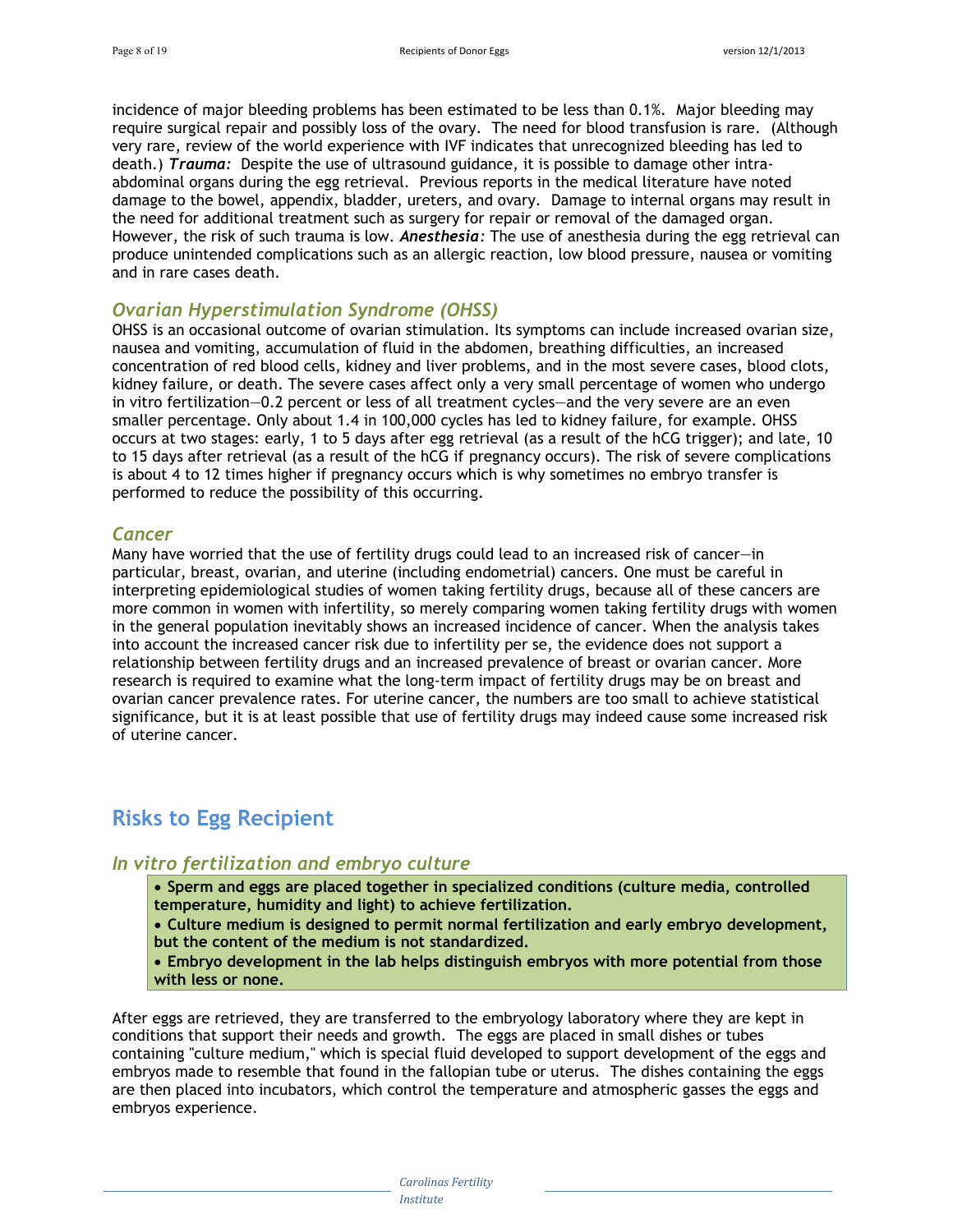A few hours after eggs are retrieved, sperm are placed in the culture medium with the eggs, or individual sperm are injected into each mature egg in a technique called Intracytoplasmic Sperm Injection (ICSI) (see below). The eggs are then returned to the incubator, where they remain to develop. Periodically, over the next few days, the dishes are inspected so the development of the embryos can be assessed.

The following day after eggs have been inseminated or injected with a single sperm (ICSI), they are examined for signs that the process of fertilization is underway. At this stage, normal development is evident by the still single cell having 2 nuclei; this stage is called a zygote or a 2PN embryo. Two days after insemination or ICSI, normal embryos have divided into about 4 cells. Three days after insemination or ICSI, normally developing embryos contain about 8 cells. Five days after insemination or ICSI, normally developing embryos have developed to the blastocyst stage, which is typified by an embryo that now has 80 or more cells, an inner fluid-filled cavity, and a small cluster of cells called the inner cell mass.

#### *Embryo transfer*

- **After a few days of development, the best appearing embryos are selected for transfer.**
- **The number chosen influences the pregnancy rate and the multiple pregnancy rate.**
- **Embryos are placed in the uterine cavity with a thin tube.**
- **Excess embryos of sufficient quality that are not transferred can be frozen.**

After a few days of development, one or more embryos are selected for transfer to the uterine cavity. Embryos are placed in the uterine cavity with a thin tube (catheter). Ultrasound guidance may be used to help guide the catheter or confirm placement through the cervix and into the uterine cavity. Although the possibility of a complication from the embryo transfer is very rare, risks include infection and loss of, or damage to, the embryos.

The number of embryos transferred influences the pregnancy rate and the multiple pregnancy rate. The age of the woman who provided the eggs, and the appearance of the developing embryo, have the greatest influence on pregnancy outcome and the chance for multiple pregnancy.

#### *Hormonal support of the uterine lining*

 **Successful attachment of embryo(s) to the uterine lining depends on adequate hormonal support.** 

 **Progesterone, given by the intramuscular or vaginal route, is routinely given for this purpose.** 

Successful attachment of embryos to the uterine lining (endometrium) depends on adequate hormonal support of the lining. The critical hormones in this support are progesterone and estradiol. Normally, the ovary makes sufficient amounts of both hormones. However, in IVF cycles, this support is not always adequate. Therefore, progesterone is routinely given, and in some cases, estradiol is also prescribed. Progesterone is given by the intramuscular or vaginal route. Estradiol is given by the oral, vaginal, trans-dermal or intramuscular route. The duration of this support is from 2 to 10 weeks.

#### *Intracytoplasmic Sperm Injection (ICSI)*

ICSI is associated with a slightly higher risk of birth defects. Whether any association is due to the ICSI procedure itself or to inherent sperm defects, however, has not been determined. The impact of ICSI on the intellectual and motor development of children has also been controversial, but recent studies have not detected any differences in the development of children born after ICSI, conventional IVF, or natural conception.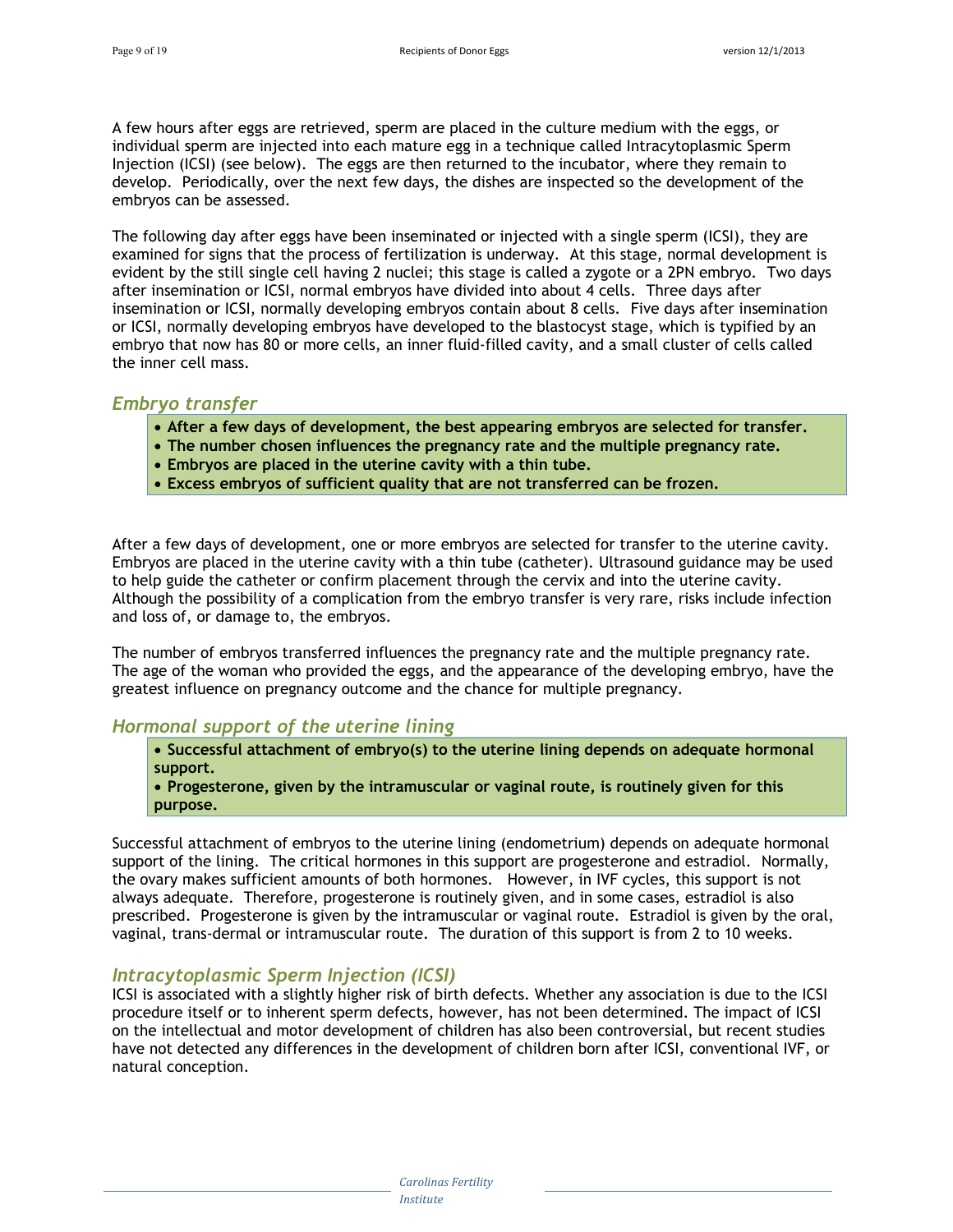Certain genetic abnormalities have been shown to increase in IVF offspring. The prevalence of sex chromosome (X and Y) abnormalities in children conceived via ICSI is higher than observed in the general IVF population, but the difference between the two groups is small (0.8% to 1.0% in ICSI offspring vs. 0.2% in the general IVF population). Translocations (a re-arrangement of chromosomes that can cause miscarriage) may be more common in ICSI offspring (0.36%) than in the general population (0.07%). Although these differences might result from the ICSI procedure itself, men with abnormal semen analyses are more likely themselves to have chromosome abnormalities and may produce sperm with abnormal chromosomes. These abnormalities could be passed to their offspring.

Some men with extremely low or absent sperm counts have small deletions on their Y chromosome. When viable sperm can be obtained to fertilize eggs with ICSI, sperm containing a Y chromosomal microdeletion may result in male offspring who also carry the microdeletion and may be infertile.

#### *Blastocyst culture*

In some cases, one or more of the embryos may cease their development prior to reaching the blastocyst stage. This may result in fewer embryos for transfer and, in some cases, no embryo transfer at all. Higher rates of identical twinning are reported.

#### *Assisted hatching*

 **Assisted Hatching involves making a hole in the outer shell (zona pellucida) that surrounds the embryo.** 

**Hatching may make it easier for embryos to escape from the shell that surrounds them.**

The cells that make up the early embryo are enclosed within a flexible membrane (shell) called the zona pellucida. During normal development, a portion of this membrane dissolves, allowing the embryonic cells to escape or "hatch" out of the shell. Only upon hatching can the embryonic cells implant within the wall of the uterus to form a pregnancy.

Assisted hatching is the laboratory technique in which an embryologist makes an artificial opening in the shell of the embryo. The hatching is usually performed on the day of transfer, prior to loading the embryo into the transfer catheter. The opening can be made by mechanical means (slicing with a needle or burning the shell with a laser) or chemical means by dissolving a small hole in the shell with a dilute acid solution.

Some programs have incorporated artificial or "assisted hatching" into their treatment protocols because they believe it improves implantation rates, and ultimately, live birth rates although definitive evidence of this is lacking.

Risks that may be associated with assisted hatching include damage to the embryo resulting in loss of embryonic cells, or destruction or death of the embryo. Artificial manipulation of the zygote may increase the rates of monozygotic (identical) twinning which are significantly more complicated pregnancies. There may be other risks not yet known.

#### *Cryopreservation*

- **Freezing of eggs and embryos can provide additional chances for pregnancy.**
- **Frozen eggs and embryos do not always survive the process of freezing and thawing.**
- **Ethical and legal dilemmas can arise when couples separate or divorce, especially for embryos. Disposition agreements are essential.**

 **It is the responsibility of each couple with frozen eggs and/or embryos to remain in contact with the clinic on an annual basis.**

Freezing (or "cryopreservation") of eggs or embryos is a common procedure. Since multiple eggs (oocytes) are produced during ovarian stimulation for egg donation, there are often more embryos available than are considered appropriate for transfer to the uterus. Such embryos can be frozen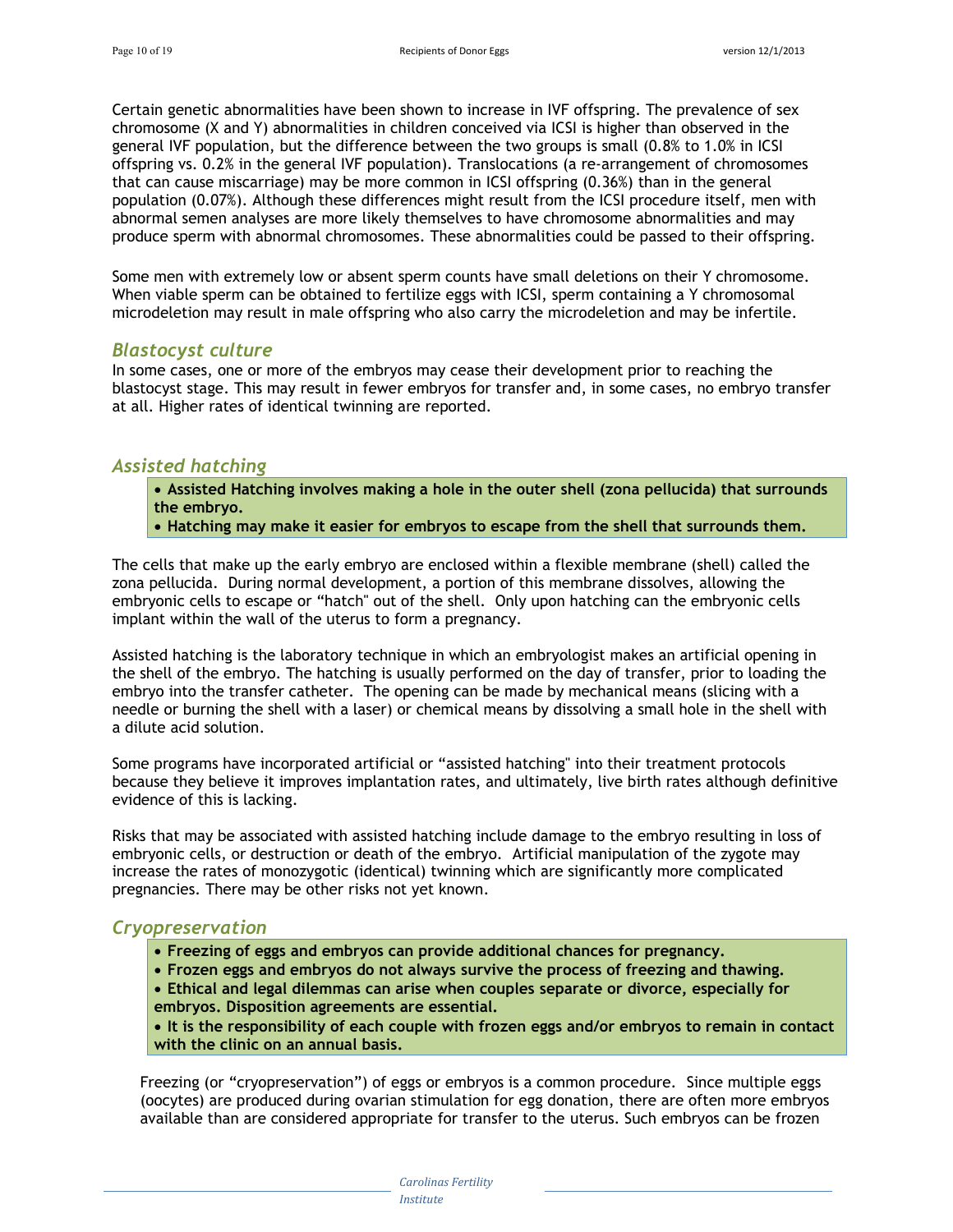for future use. Alternatively, some eggs can be frozen before being exposed to sperm. Both strategies save the expense and inconvenience of stimulation to obtain additional eggs in the future. Furthermore, the availability of cryopreservation permits patients to transfer fewer embryos during a fresh cycle, reducing the risk of high-order multiple gestations (triplets or greater). The pregnancy success rates for cryopreserved embryos transferred into the human uterus can vary from practice to practice. Overall pregnancy rates at the national level with frozen embryos are lower than with fresh embryos. This, at least in part, results from the routine selection of the best-looking embryos for fresh transfer, reserving the "second-best" for freezing. There is some evidence that pregnancy rates are similar when there is no such selection.

#### *Indications:*

- To reduce the risks of multiple gestation
- To increase the chance of having one or more pregnancies from a single cycle of egg donation

*Risks of cryopreservation:* There are several techniques for embryo cryopreservation, and research is ongoing. Traditional methods include "slow," graduated freezing in a computerized setting, and "rapid" freezing methods, called "vitrification." Current techniques deliver a high percentage of viable eggs and embryos thawed after cryopreservation, but there can be no certainty that eggs and embryos will thaw normally, nor be viable enough to divide and eventually implant in the uterus. Cryopreservation techniques could theoretically be injurious to the embryo. Extensive animal data (through several generations), and limited human data, do not indicate any likelihood that children born of embryos that have been cryopreserved and thawed will experience a greater risk of abnormalities than those born of fresh embryos. However, until very large numbers of children have been born following freezing and thawing of embryos, it is not possible to be certain that the rate of abnormalities is no different from the normal rate.

*If you choose to freeze eggs or embryos, you MUST complete and notarize the Disposition for Eggs or Disposition for Embryos statement before freezing. This statement outlines the choices you have with regard to the disposition of embryos in a variety of situations that may arise. You are free to submit a statement at a later time indicating different choices, provided you both agree in writing. It is also incumbent upon you to remain in touch with the clinic regarding your residence, and to pay for storage charges as they come due.*

#### *Risks of pregnancy*

Pregnancies that occur with IVF are associated with increased risks of certain conditions (see Table below from the Executive Summary of a National Institute of Child Health and Human Development Workshop held in September 2005, as reported in the *Journal of Obstetrics & Gynecology*, volume 109, number 4, pages 967 to 977 in 2007). Some of these risks stem from the higher average age of women pregnant by IVF and the fact that the underlying cause of infertility may be the cause of the increased risk of pregnancy complications. This was demonstrated in an Australian study that reviewed adverse obstetric and perinatal outcomes of sub-fertile women conceiving without ART (see same Table below). There may be additional risks related to the IVF procedure per se, but it is difficult to assign the relative contributions.

All of these studies have assessed the risk from autologous IVF, that is, in women using their own eggs, rather than donor eggs to conceive. It is unknown if these risks are reduced with the use of donor eggs. Importantly, the risk of miscarriage and birth defects like Down Syndrome or Turner Syndrome are related to the age of the egg donor and will be lower for most patients using donor eggs.

Multiple gestations, which account for 30% of IVF pregnancies, increase the risk of pregnancy complications. The most important maternal complications associated with multiple gestations are preterm labor and delivery, high blood pressure (pre-eclampsia or toxemia), and gestational diabetes.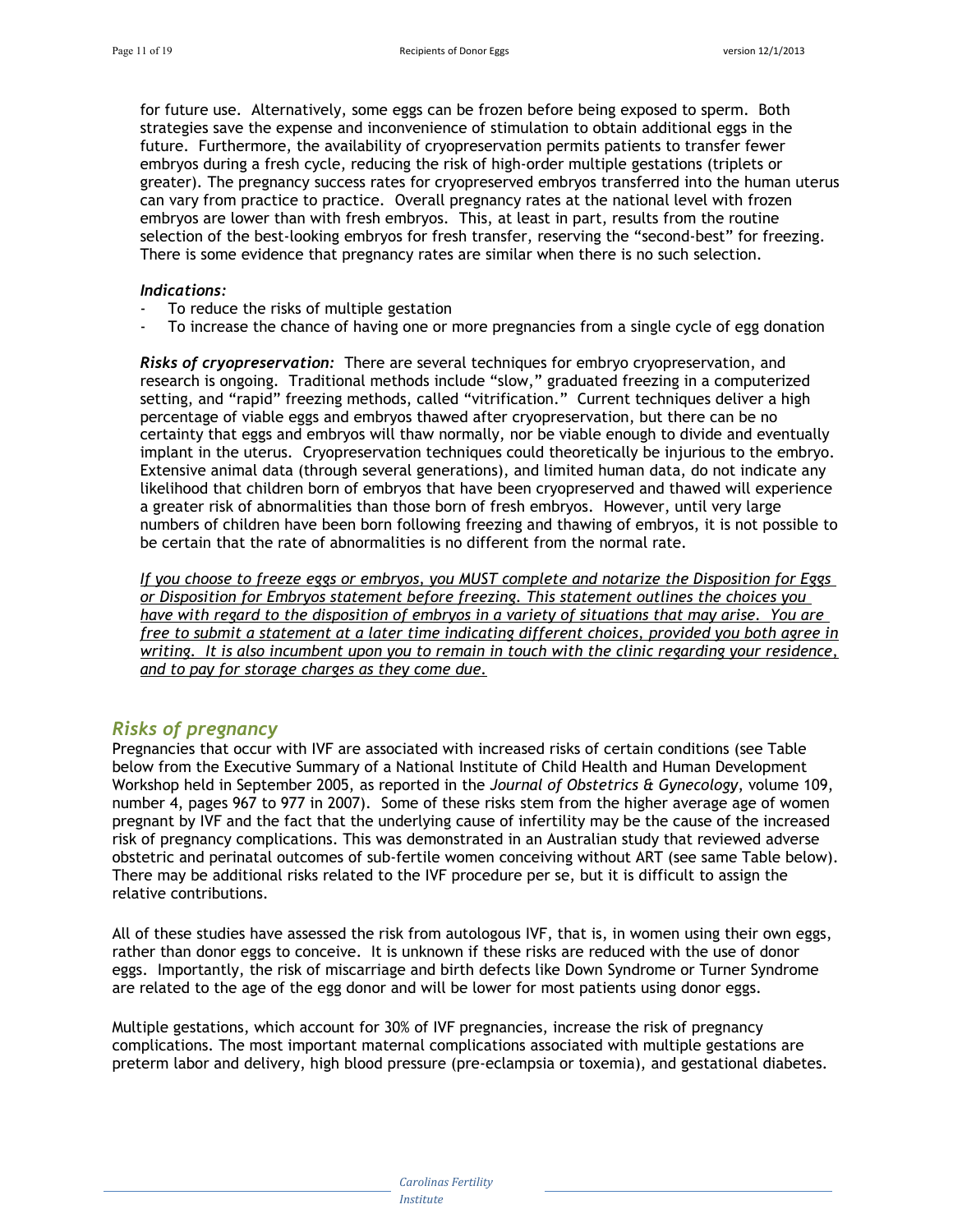Although embryos are transferred directly into the uterus with IVF, ectopic (tubal, cervical and abdominal) pregnancies have occurred either alone or concurrently with a normal intra-uterine pregnancy.

#### **Potential Risks in Singleton IVF-conceived Pregnancies**

|                             | Absolute Risk (%) in<br><b>IVF-conceived</b><br><b>Pregnancies</b> | Relative Risk (vs. non<br><b>IVF-conceived Pregnancies in</b><br>a control population) | <b>Relative Risk of Non-</b><br><b>IVF</b> Infertile<br>Patients (vs. control<br>population) |
|-----------------------------|--------------------------------------------------------------------|----------------------------------------------------------------------------------------|----------------------------------------------------------------------------------------------|
| Pre-eclampsia               | 10.3%                                                              | $1.6(1.2-2.0)$                                                                         | $1.29(1.02-1.61)$                                                                            |
| Placenta previa             | 2.4%                                                               | $2.9(1.5-5.4)$                                                                         |                                                                                              |
| Placental abruption         | 2.2%                                                               | $2.4(1.1-5.2)$                                                                         |                                                                                              |
| <b>Gestational diabetes</b> | 6.8%                                                               | $2.0(1.4-3.0)$                                                                         | $1.25(0.96-1.63)$                                                                            |
| Cesarean delivery *         | 26.7%                                                              | $2.1(1.7-2.6)$                                                                         | $1.56(1.37-1.77)$                                                                            |

In this table, the Absolute risk is the percent of IVF pregnancies in which the risk occurred. The Relative Risk is the risk in IVF versus the risk in non-IVF, non-infertile pregnancies. For example, a relative risk of 2.0 indicates that twice as many IVF pregnancies experience this risk as compared to non-IVF pregnancies. However, the third column indicates the increased risk of adverse outcome in infertile women conceiving without ART suggesting that being infertile increases the risk of adverse outcomes unrelated to ART/IVF. The numbers in parentheses (called the "Confidence Interval") indicate the range in which the actual Relative Risk lies.

\* Please note that most experts believe the rate of Cesarean delivery to be well above the 26.7% rate quoted here.

Multiple gestations, which account for 30% of IVF pregnancies, increase the risk of pregnancy complications. The most important maternal complications associated with multiple gestations are preterm labor and delivery, pre-eclampsia, and gestational diabetes. Placenta previa (placenta extends over the cervical opening), vasa previa (one or more of the blood vessels extends over the cervical opening), and placental abruption (premature separation of the placenta) are also more common in multiple gestations. Postpartum hemorrhage may complicate 12% of multifetal deliveries. Having triplets or more increases the risk of more significant complications including post-partum hemorrhage and transfusion. Other complications of multiple gestations include gall bladder problems, skin problems, excess weight gain, anemia, excessive nausea and vomiting, and exacerbation of pregnancyassociated gastrointestinal symptoms.

Although embryos are transferred directly into the uterus with IVF, ectopic (tubal, cervical and abdominal) pregnancies have occurred either alone or concurrently with a normal intra-uterine pregnancy. These abnormal pregnancies oftentimes require medical treatments with methotrexate (a weak chemotherapy drug) or surgery to treat the abnormal pregnancy.

#### *Age-related risk to recipient / carrier*

Certain risks of pregnancy increase with age. Most common are high blood pressure, diabetes, bleeding while pregnant, and growth problems for the baby. Above 44 years of age, it is prudent to have a consultation and full medical evaluation before becoming pregnant. This may involve both an internist and a high-risk obstetrician.

## **Risks to Offspring**

**IVF babies seem to be at a slight increased risk for birth defects.**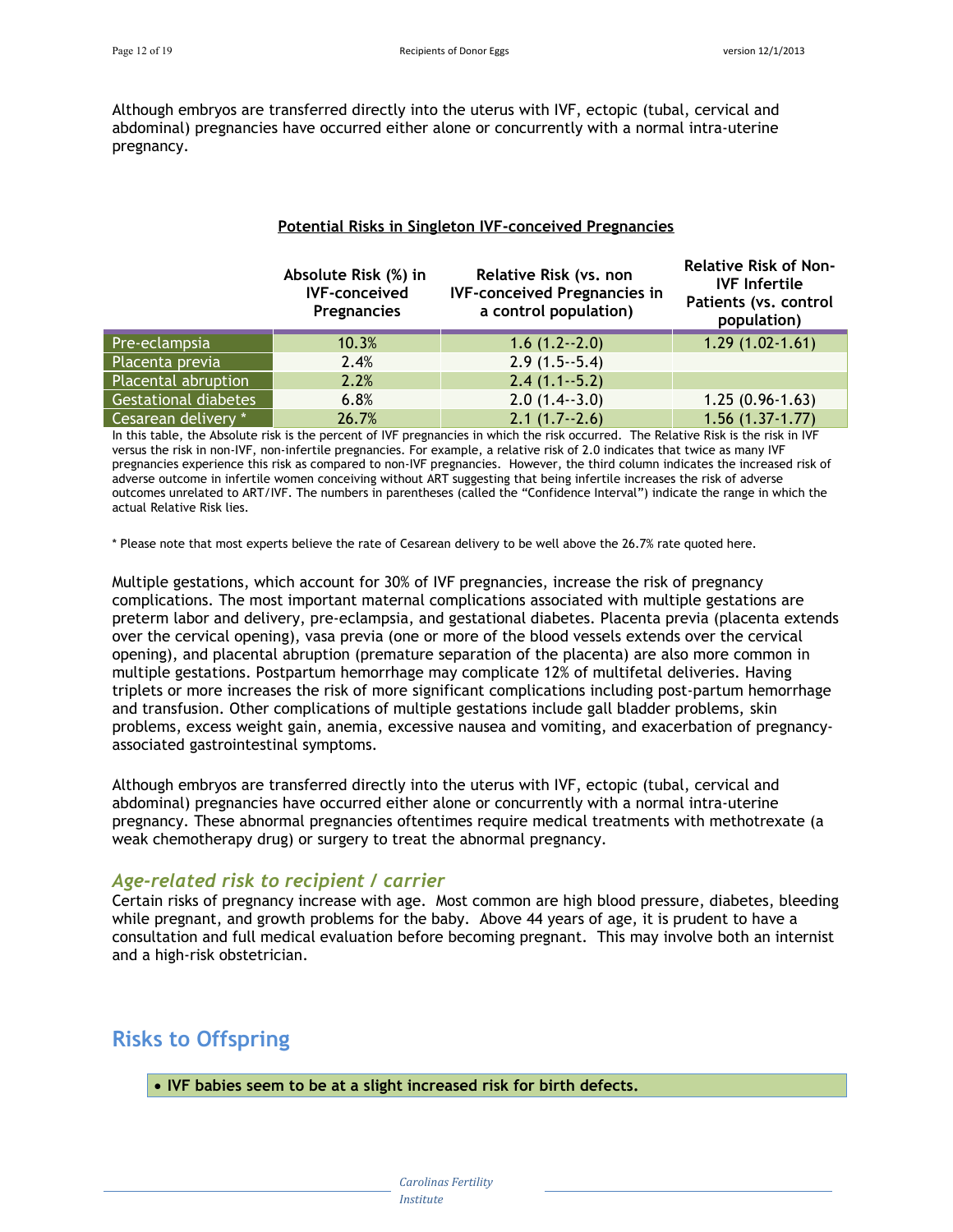**The risk for a multiple pregnancy is significantly higher for patients undergoing IVF, even when only one embryo is transferred.** 

**Multiple pregnancies are the greatest risk for babies following IVF.** 

 **Some risk may also stem from the underlying infertile state, or from the IVF techniques, or both.** 

#### *Overall risks*

Since the first birth of an IVF baby in 1978, more than 4 million children have been born worldwide following IVF treatments. Numerous studies have been conducted to assess the overall health of IVF children and the majority of studies on the safety of IVF have been reassuring. A major problem in interpreting the data arises from the fact that comparing a group of infertile couples to a group of normally fertile couples is not the proper comparison to make if one wants to assess the risk that IVF technology engenders. Infertile couples, by definition, do not have normal reproductive function and might be expected to have babies with more abnormalities than a group of normally fertile couples. This said, even if the studies suggesting an increased risk to babies born after IVF prove to be true, the absolute risk of any abnormal outcome appears to be small.

#### *Birth defects*

The risk of birth defects in the normal population is 2-3 %. In IVF babies the birth defect rate may be 2.6-3.9%, an increase of about 30%. Some of this risk is due to delayed conception, and some may be due to the underlying infertility issues. The risk in largely confined to singleton births. Studies to date have not been large enough to prove a link between IVF treatment and specific types of birth defects.

*Childhood cancers.* Most studies have not reported an increased risk with the exception of a retinoblastoma, a rare eye tumor.

*Infant Development.* In general, studies of long-term developmental outcomes have been reassuring so far; most children are doing well. However, these studies are difficult to do and suffer from limitations. A more recent study with better methodology reports an increased risk of cerebral palsy (3.7 fold) and developmental delay (4 fold), but most of this stemmed from the prematurity and low birth weight that was a consequence of multiple pregnancy.

#### *Risks of a multiple pregnancy*

Currently more than 30% of IVF pregnancies are twins or higher-order multiple gestations (triplets or greater), and about half of all IVF babies are a result of multiple gestations. Identical twinning occurs in 1.5% to 4.5% of IVF pregnancies.

Premature delivery accounts for most of the risk. Twins deliver on average three weeks earlier and weigh 1,000 gm less than singletons. Triplet (and greater) pregnancies deliver before 32 weeks (7 months) in almost half of cases. Fetal death rates for singleton, twin, and triplet pregnancies are 4.3 per 1,000, 15.5 per 1,000, and 21 per 1,000, respectively.

Long-term consequences of prematurity can include cerebral palsy, vision problems, and lung disease. At mid-childhood, prematurely born offspring from multiple gestations have lower IQ scores, and multiple birth children have an increase in behavioral problems compared with singletons. It is not clear to what extent these risks are affected by IVF per se.

*The Option of Multifetal Pregnancy Reduction:* The greater the number of fetuses within the uterus, the greater is the risk for adverse perinatal and maternal outcomes. Patients with more than twins are faced with the options of continuing the pregnancy with all risks previously described, terminating the entire pregnancy, or undergoing a procedure called multifetal pregnancy reduction. By reducing the number of fetuses, multifetal pregnancy reduction decreases some of these risks.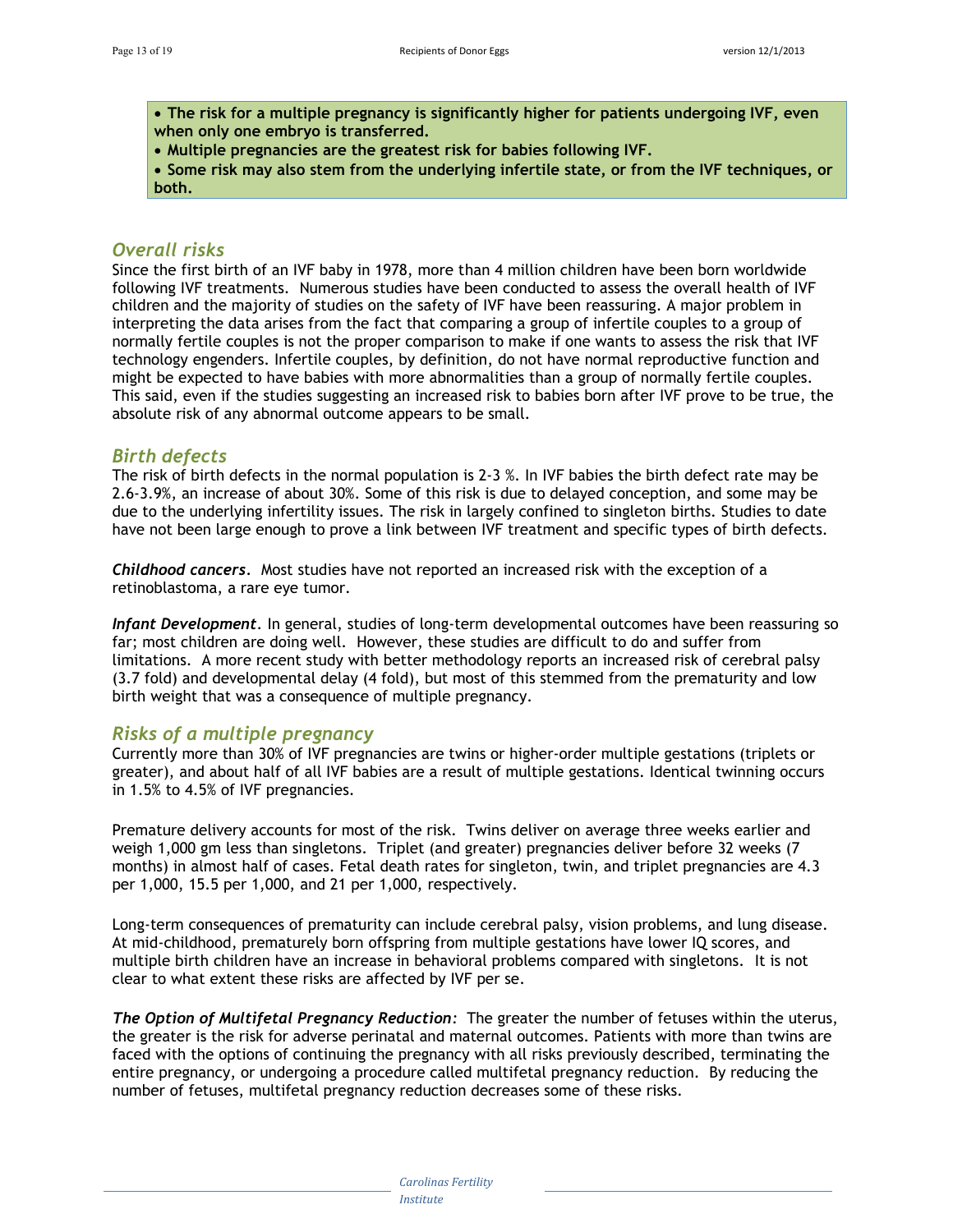## **Risks to Intended Parents**

#### *Ethical and religious considerations in infertility treatment*

Infertility treatment can raise concerns and questions of an ethical or religious nature for some patients. The technique of in vitro fertilization (IVF) involves the creation of human embryos outside the body, and can involve the production of excess embryos and/or "high-order" multiple pregnancy (triplets or more). We encourage patients and their spouses or partners who so desire to consult with trusted members of their religious or ethics community for guidance on their infertility treatment.

#### *Psychosocial effects of infertility treatment*

A diagnosis of infertility can be a devastating and life-altering event that impacts many aspects of a patient's life. Infertility and its treatment can affect a patient and her spouse or partner medically, financially, socially, emotionally and psychologically. Feelings of anxiousness, depression, isolation, and helplessness are not uncommon among patients undergoing infertility treatment. Strained and stressful relations with spouses, partners, and other loved ones are not uncommon as treatment gets underway and progresses.

Our health care team is available to address the emotional, as well as physical symptoms that can accompany infertility. In addition to working with our health care team to minimize the emotional impacts of infertility treatments, patients may also consider working with mental health professionals who are specially trained in the area of infertility care.

While it is normal to experience emotional ups and downs when pursuing infertility treatment, it is important to recognize when these feelings are of a severe nature. If you experience any of the following symptoms over a prolonged period of time, you may benefit from working with a mental health professional:

- Loss of interest in usual activities
- Depression that doesn't lift
- Strained interpersonal relationships (with partner, family, friends and/or colleagues)
- Difficulty thinking of anything other than your infertility
- High levels of anxiety
- Diminished ability to accomplish tasks
- Difficulty with concentration
- Change in your sleep patterns (difficulty falling asleep or staying asleep, early morning awakening, sleeping more than usual for you)
- Change in your appetite or weight (increase or decrease)
- Increased use of drugs or alcohol
- Thoughts about death or suicide
- Social isolation
- Persistent feelings of pessimism, guilt, or worthlessness
- Persistent feelings of bitterness or anger

Our health care team can assist you in locating a qualified mental health professional who is familiar with the emotional experience of infertility, or you can contact a national support group such as RESOLVE, [\(www.resolve.org](http://www.resolve.org/), Tel. 1-888-623-0744) or The American Fertility Association (AFA), ([www.theafa.org,](http://www.theafa.org/) Tel: 1-888-917-3777).

Insurance coverage for any or all of the above procedures may not be available and we (I) will be personally responsible for all expenses of this treatment that are not covered by insurance.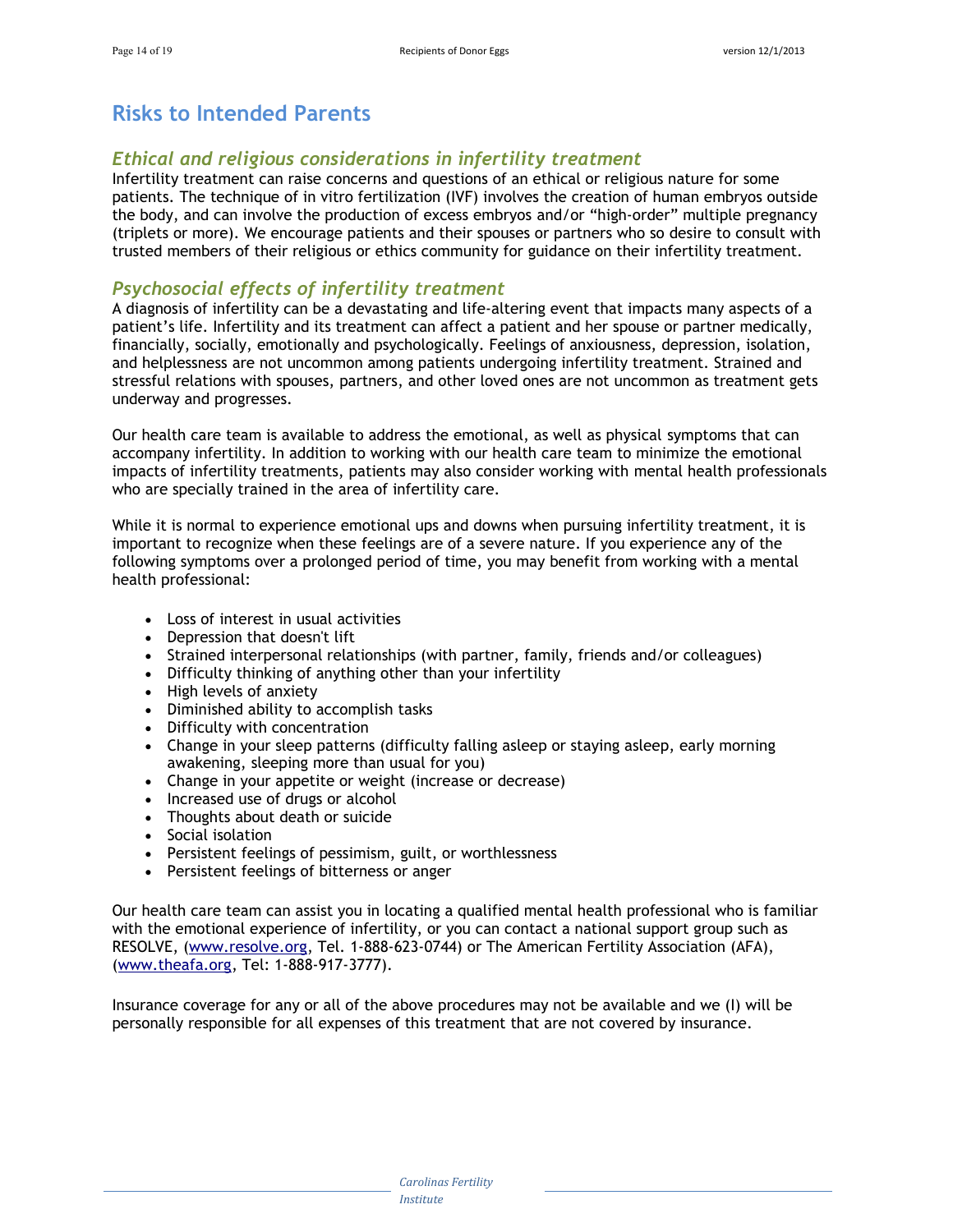## *Further Information*

#### *General IVF overviews*

#### <http://www.sart.org/>

<http://www.cdc.gov/art/>

<http://www.resolve.org/site/PageServer>

#### *Number of embryos to transfer*

Guidelines on number of embryos transferred. The Practice Committee of the American Society for Reproductive Medicine and the Practice Committee of the Society for Assisted Reproductive Technology. Fertil Steril 2006; 86 (suppl 4): S51-S52.

#### *Culturing embryos to the blastocyst stage*

Blastocyst culture and transfer in clinical-assisted reproduction. The Practice Committee of the American Society for Reproductive Medicine and the Practice Committee of the Society for Assisted Reproductive Technology. Fertil Steril 2006; 86 (suppl 4): S89-S92.

#### *Intracytoplasmic sperm injection*

Genetic considerations related to intracytoplasmic sperm injection (ICSI). The Practice Committee of the American Society for Reproductive Medicine and the Practice Committee of the Society for Assisted Reproductive Technology. Fertil Steril 2006; 86 (suppl 4): S103-S105.

#### *Embryo hatching*

The role of assisted hatching in in vitro fertilization: a review of the literature. A Committee opinion. The Practice Committee of the American Society for Reproductive Medicine and the Practice Committee of the Society for Assisted Reproductive Technology. Fertil Steril 2006; 86 (suppl. 4): S124-S126.

#### *Ovarian hyperstimulation*

Ovarian hyperstimulation syndrome. The Practice Committee of the American Society for Reproductive Medicine. Fertil Steril 2006; 86 (suppl 4): S178-S183.

#### *Risks of pregnancy*

Infertility, assisted reproductive technology, and adverse pregnancy outcomes. Executive Summary of a National Institute of Child Health and Human Development Workshop. Reddy UM, Wapner RJ, Rebar RW, Tasca RJ. Obstet Gynecol 2007; 109(4):967-77.

#### *Risks to offspring*

Infertility, assisted reproductive technology, and adverse pregnancy outcomes. Executive Summary of a National Institute of Child Health and Human Development Workshop. Reddy UM, Wapner RJ, Rebar RW, Tasca RJ. Obstet Gynecol 2007; 109(4):967-77.

Multiple pregnancy associated with infertility therapy. The Practice Committee of the American Society for Reproductive Medicine Fertil Steril 2006; 86 (suppl 4): S106-S110.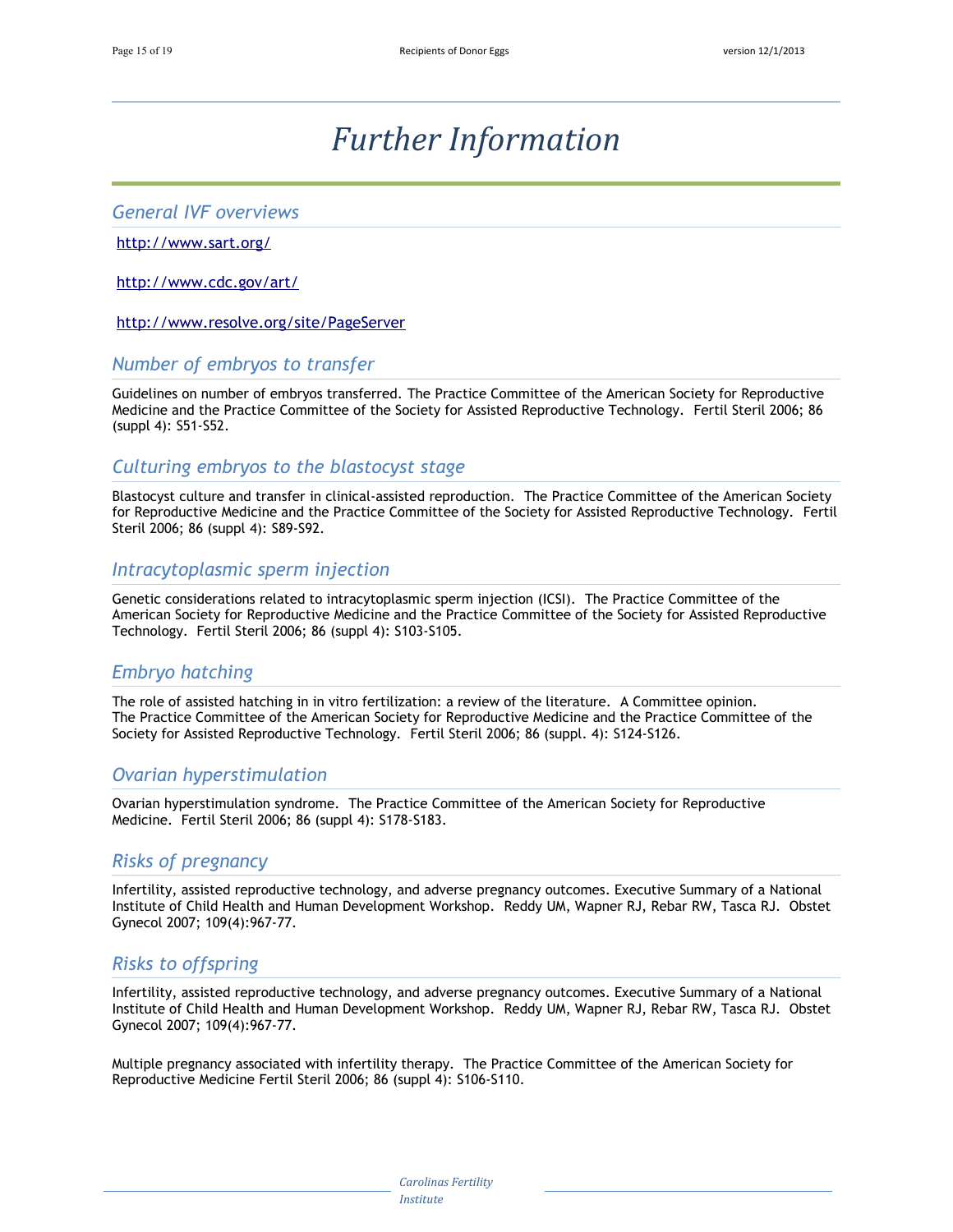Imprinting diseases and IVF: A Danish national IVF cohort study. Lidegaard O, Pinborg A and Anderson AN. Human Reproduction 2005; 20(4):950-954.

Infertility, infertility treatment, and congenital malformations: Danish national birth cohort. Zhu JL, Basso O, Obel C, Bille C, Olsen. BMJ, doi:10.1136/bmj.38919.495718.AE(published 7 August 2006).

Bergh C, Wennerholm U-B. Obstetric outcome and long-term follow up of children conceived through assisted reproduction. Best Practice & Research Clinical Obstetrics and Gynaecology (2012), doi:10.1016/j.bpobgyn.2012.05.001.

Davies MJ, Moore VM, Willson KJ, Van Essen P, Priest K, Scott H, Haan EA, Chan A. Reproductive Technologies and the risk of birth defects. N Engl J Med 2012;366:1803-13. Doi:10.1056/NEJMoa1008095).

We (I), expect this procedure to be performed with not less than the customary standard of care. We (I) understand the risks and benefits as outlined.

We (I) have had the opportunity to review this treatment and ask questions of our (my) physician concerning the alternative options to utilization of donated eggs, including adoption and no treatment. The full egg donation process has been explained to us (me), together with the known risks. We (I) understand the explanation that has been given to us. We (I) have had the opportunity to ask any questions we (I) might have and those questions have been answered to our (my) satisfaction. Any further questions may be addressed to the CENTER staff or Dr. tamer Yalcinkaya at (336) 448-9100. We (I) acknowledge that utilization of donated eggs is being performed at our (my) request and with our (my) consent.

We (I), the undersigned, request, authorize and consent to the **utilization of donated eggs** by the CENTER, and as appropriate, its employees, contractors, and consultants and authorized agents for the purpose of achieving a pregnancy.

We (I) understand that there are other options available to us to help us have a child. These may include adoption or treatments including such techniques as surgery, ovulation induction, in vitro fertilization and sperm donation. We (I) have had the opportunity to discuss these options, as well as others with our (my) physician. In an attempt to have a child, we (I) now elect to utilize donated eggs donated at (or transferred to) the CENTER.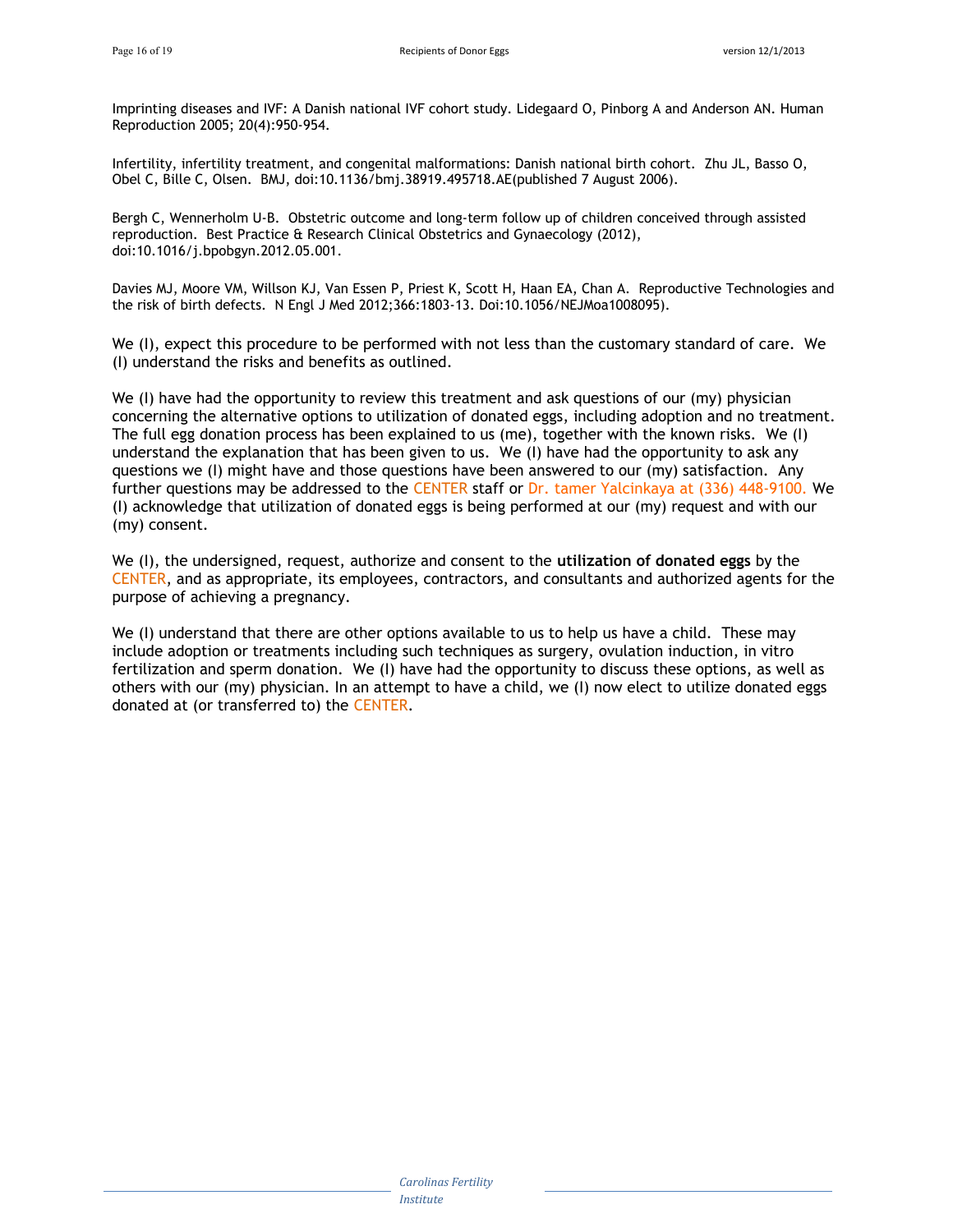| <u> 1980 - Johann Barn, mars an t-Amerikaansk politiker (</u>                |                                                      |
|------------------------------------------------------------------------------|------------------------------------------------------|
| Patient Signature                                                            | Date                                                 |
| Patient Name                                                                 | Date of Birth                                        |
| <b>Notary Public</b>                                                         |                                                      |
| Sworn and subscribed before me on this ______ day of _________, __________.  |                                                      |
| Notary Signature                                                             | the control of the control of the control of<br>Date |
|                                                                              |                                                      |
|                                                                              |                                                      |
| Spouse / Partner Signature (if applicable)                                   | Date                                                 |
| Spouse / Partner Name                                                        | Date of Birth                                        |
| <b>Notary Public</b>                                                         |                                                      |
| Sworn and subscribed before me on this ______ day of _________, ___________. |                                                      |
| Notary Signature                                                             | Date                                                 |
|                                                                              |                                                      |

# *Egg Recipient Treatment Plan*

| Patient name:                                                                                                                                                                                                                                                                                                                                                          |
|------------------------------------------------------------------------------------------------------------------------------------------------------------------------------------------------------------------------------------------------------------------------------------------------------------------------------------------------------------------------|
| Spouse / partner name:                                                                                                                                                                                                                                                                                                                                                 |
| <b>Provider of Eggs.</b>                                                                                                                                                                                                                                                                                                                                               |
| We (I) plan to use eggs from:<br><b>Anonymous Egg Donor:</b> The Donor # has been screened and determined to be<br>eligible as a donor by ACRM. We (I) have reviewed the Donor's profile and accept her as our<br>(my) donor. Her identity will remain anonymous.<br><b>Known Egg Donor:</b> We (I) only accept eggs donated by the woman listed below:<br>Donor Name: |
| Carolinas Fertility                                                                                                                                                                                                                                                                                                                                                    |

*Institute*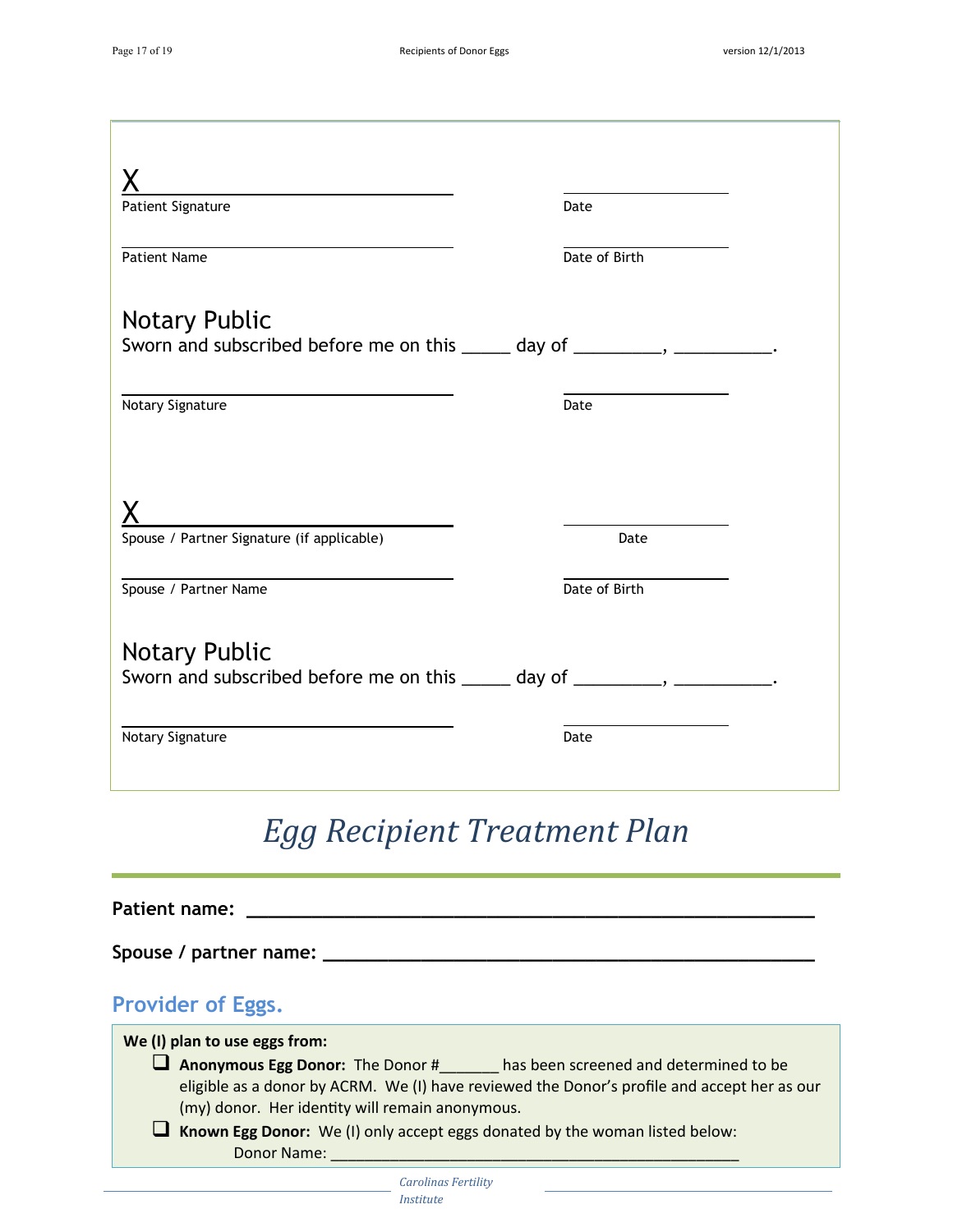Initials:  $\frac{1}{2}$ 

## **Provider of Sperm.**

| We (I) plan to use sperm from:<br>$\Box$ Spouse / partner<br>$\Box$ Donor (specify name or number): |           |
|-----------------------------------------------------------------------------------------------------|-----------|
| $\Box$ Other (specify arrangement):                                                                 | Initiale' |
|                                                                                                     | Initials: |

## **Carrier of embryos.**

| We (I) plan to transfer the embryos into: |
|-------------------------------------------|
| $\Box$ Me, the intended parent            |
| $\Box$ A Gestational Carrier              |
| ----if known, her name:                   |

## **Method of Insemination.**

| We (I) acknowledge that we (I) have discussed the possibility of the need for ICSI with our (my)                                                      |           |
|-------------------------------------------------------------------------------------------------------------------------------------------------------|-----------|
| physician and understand, agree and consent that:<br>PRegarding the number of eggs to expose to sperm, we (I) choose:                                 |           |
| HIGSL will be used Mature Eggs                                                                                                                        |           |
| <b>Hunger Will not be used Mature Eggs</b><br><b>IGSLAHUL TOF HE HISPS</b> or less the Benne entingted egg retrieval is sub-optimal based on the best |           |
| medical judgment of ACRM staff, or if the initial fertilization is poor. In these cases, ICSI may be used.                                            |           |
| We (I) understand that we (I) will be notified if ICSI is performed.                                                                                  |           |
| <b>Limit on Number Inseminated?</b>                                                                                                                   | Initials: |

## **Plan for Eggs NOT Inseminated (if applicable).**

| Regarding the eggs not exposed to sperm for fertilization, we (I) choose: |                                                                                                                                         |              |
|---------------------------------------------------------------------------|-----------------------------------------------------------------------------------------------------------------------------------------|--------------|
|                                                                           | Freeze for my later use (requires Disposition Declaration)                                                                              | Initials:    |
|                                                                           | Donate to:                                                                                                                              |              |
|                                                                           | Research                                                                                                                                |              |
|                                                                           | $\Box$ Another person or couple                                                                                                         |              |
|                                                                           | Discard. This disposal will follow ASRM Ethical Guidelines. These extra eggs will no<br>longer be available for attempting a pregnancy. |              |
|                                                                           |                                                                                                                                         | $In$ itials: |

## **Plan for Embryos NOT Transferred.**